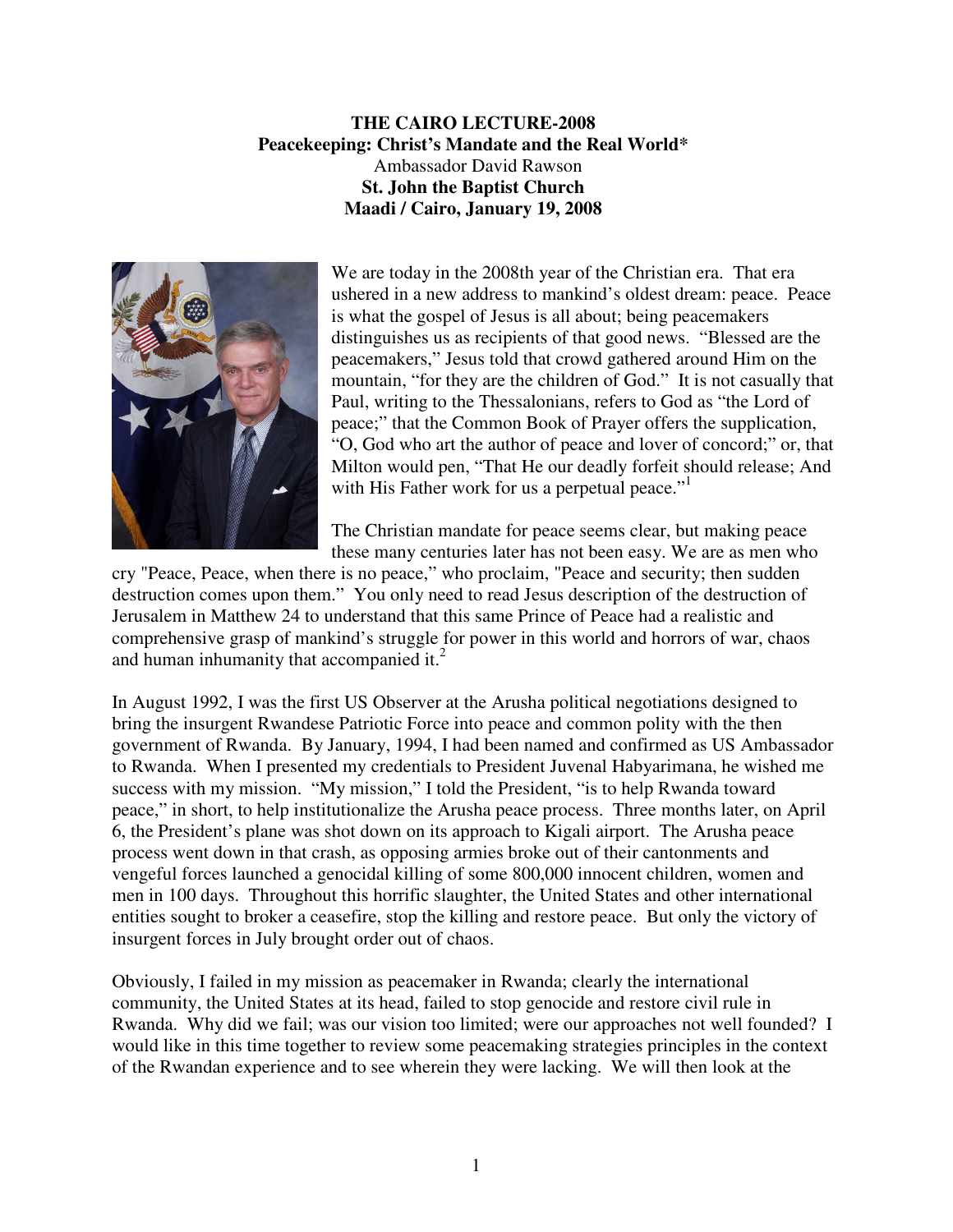Christian vocation of peace and reconciliation and see if there is, even in hindsight, wisdom for confronting the brutal realities of this world.

Let it burn! There are those who claim that peace is unnatural, that war is inevitable and that, in the natural order of things, "God is day and night, war and peace, surfeit and hunger ... all things are born through strife." (Heraclitus) Or, in a more modern rendition, "Man is being towards death." (Heidegger) Political analysts like Luttwak argue that war is inevitable and that we best let local wars burn themselves out.<sup>3</sup> Scholars like Huntington project an inevitable war between civilizations, the "West against the rest."<sup>4</sup> Historians like Victor Davis Hanson, Donald Kagan and Robert Kaplan join in suggesting that the ancients had it right in their embrace of war.<sup>5</sup>

In Rwanda, the purport of such argumentation was to suggest that Hutu and Tutsi were savage tribes who had fought each other for years. War between them was purportedly inevitable--why not just let them have it out. For one thing, Tutsi and Hutu were not perpetually hostile groups but rather lived in a fairly stable social and economic symbiosis for several centuries. Granted, there had been battles between royal armies from the center against overlords at the periphery, but that was as much against Tutsi as Hutu chiefs. There is no historic referent for the mass passions and exclusive identities that fueled Rwanda's civil war and genocide. Moreover, giving way to a culture of conflict is neither a solution nor a Christian strategy. While it is true that Christ prophesied that there would be wars and rumors of wars, this is a descriptive not a normative statement; war is not in the Divine order of things. In God's plan, as we are given to understand it, creative order triumphs over chaos, light over darkness, and peace over conflict. As Milton phrased it, "Aghast the Devil stood and felt how awful goodness is.<sup>6</sup>"

Warring for justice. Alternatively, there are those who assert that, in this less than perfect world, we can put things to right through just wars. Wars can be just, says St. Thomas, if they have a sufficient cause and their goal is peace--the restoration of right relationships. These criteria are clearer if war is declared by competent authority against an invading external authority, "*contra extraneos et hostes*." Further ethical qualifications include: engaging violence only as a last resort and with a reasonable hope for success, claiming no monopoly of justice and planning no actions incommensurate with the good to be achieved.

These criteria become blurry indeed in cases of insurrection and internal repression.<sup>7</sup> In Rwanda we had an established government fighting an insurgent force which, in 1990, originated outside the country but claimed a legitimate place within it. The government argued the justice of self-defense; the insurgent force, the Rwandan Patriotic Front (RPF), argued the justice of fighting against a tyrannical regime. Once engaged in conflict, both sides used tactics they believed necessary to their objectives; both harassed, detained and killed noncombatants, thus violating the cardinal principle of discrimination that is to guide conduct within a just war.

When President Habyarimana's plane was shot down in April, 1994, a self-appointed government of Hutu extremists launched a genocide which turned the "in bello" criterion of proportionality on its head: using the most reprehensible, morally repugnant of tactics (the brutal elimination of one's compatriots) for the most limited of objectives (holding onto a power that was never legitimately theirs). In Rwanda, the pursuit of power for avowedly just purposes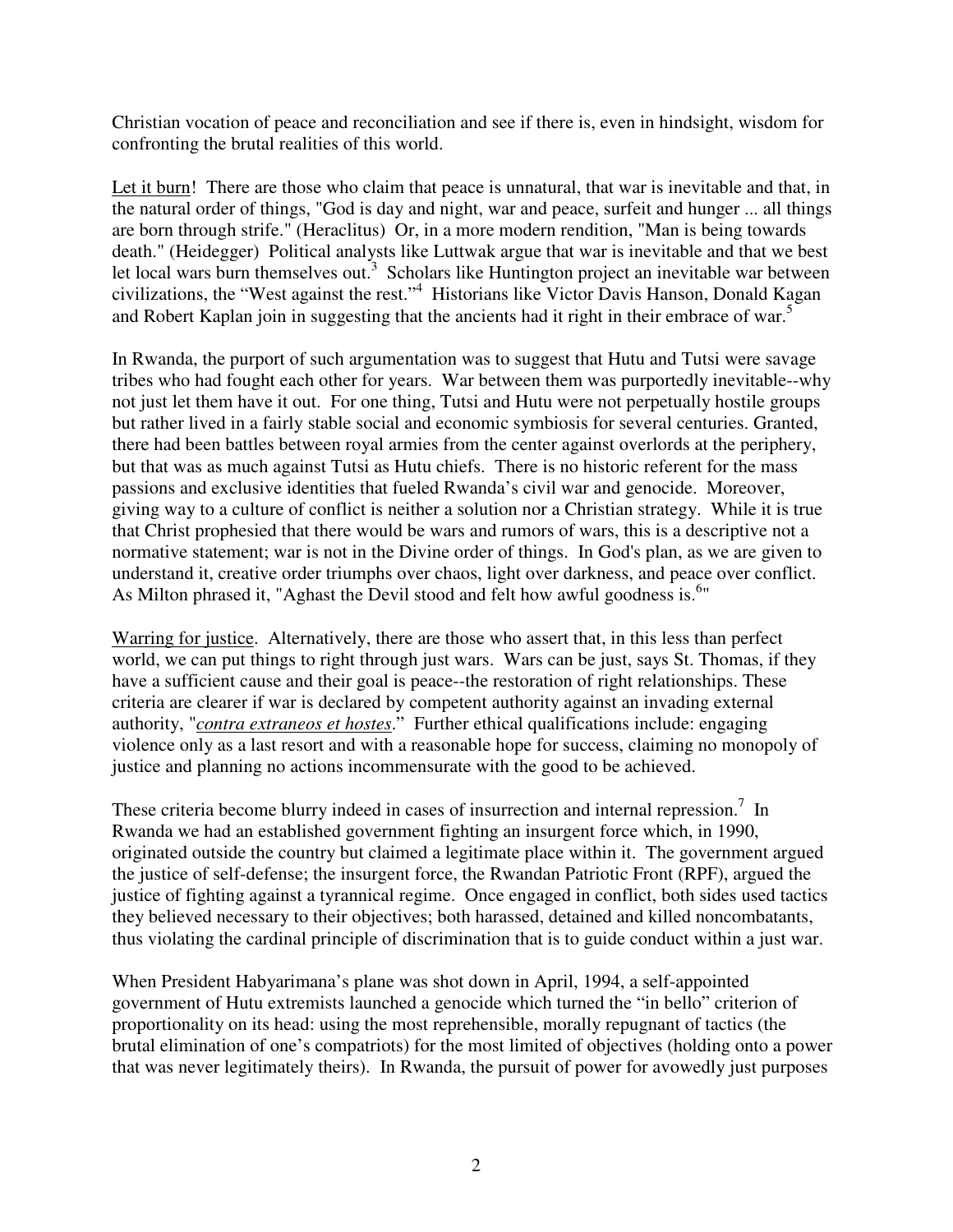occasioned war; the claim of just defense during that war opened the door to genocide. Warring for justice put Rwandans on a slippery slope to an earthly hell.

Negotiate the difference. Some peacemakers claim that war may be stopped and peace arranged by bargaining to accommodate competing interests or to discover shared values. Whether negotiating about the size of the pieces or the quality of the pie, "the bargaining approach has tended to dominate in most international negotiations."<sup>8</sup> John Burton argues that, rather than bargaining over "who gets what," negotiations need to seek an integrative solution which meets individual ontological needs for identity and security on all sides.<sup>9</sup> Within the nation-state system, negotiations, whether focused on scarcity or common values, assume that "players at the table" can represent the interests and values of their constituents and can covenant in token of their peoples' consent.

The Arusha peace talks between the then Rwandan government and RPF brought negotiating teams together in the hope that they would find common ground for accommodating their respective interests. As an official "Observer" at the negotiations, the United States encouraged confidence-building measures and suggested power sharing arrangements. Non-governmental facilitators organized meetings among Presidents of the region, attempting to broker understanding that would provide a context for accommodation and buttress peace.<sup>10</sup> Negotiating tactics, however, whether appeals to common values, accommodation of specific interests or ad hoc security arrangements, did not adequately deal with group ambitions in the conflict. Moreover, the negotiators, especially on the Rwandan government side, did not fully represent the political realities back home. Peacemaking, to be effective, must also confront collective forces and social structures in human society.

Change the structures. There are those who emphasize peacemaking as a collective experience. These are of two kinds: those who see the problems in social systems as they reflect power or scarcity and those who see conflict rooted in cultural contests over perceptions and beliefs. Many theorists and practitioners of conflict management believe that if one can get the social systems straight, then peace will result. Luis Padilla, in a study on Guatemala, argued that, "conflicts among individuals are not of prime concern in peace research."<sup>11</sup> For Padilla the problem is structural, emblematic of a liberation theology that sees social structures as sinful, but capable of being redeemed through revolution and restructuring.

Others, like Kevin Avruch, would argue that conflicts are deeply enmeshed in culture perceptions about structures. Lasting peace initiatives must grapple with the cultural contexts, seeking actor-centered understanding (emic approach) and discovering trans-cultural domains and styles (etic approach). A cultural address should give peacemakers a handle on social complexity, a frame for discussing social context and a sensitivity to the attitudes of actors. Shared cultural perceptions or a new commitment to a common cultural project is an essential building bloc of lasting peace. $12$ 

The Arusha peace negotiations looked at social and political systems, recognizing structural incompatibilities in territory, military capability, legitimizing principles, and economic advancement (to use Wallensteen's schema).<sup>13</sup> Observers urged structural reform in government and promoted the new institutions in civil society, like human rights organizations.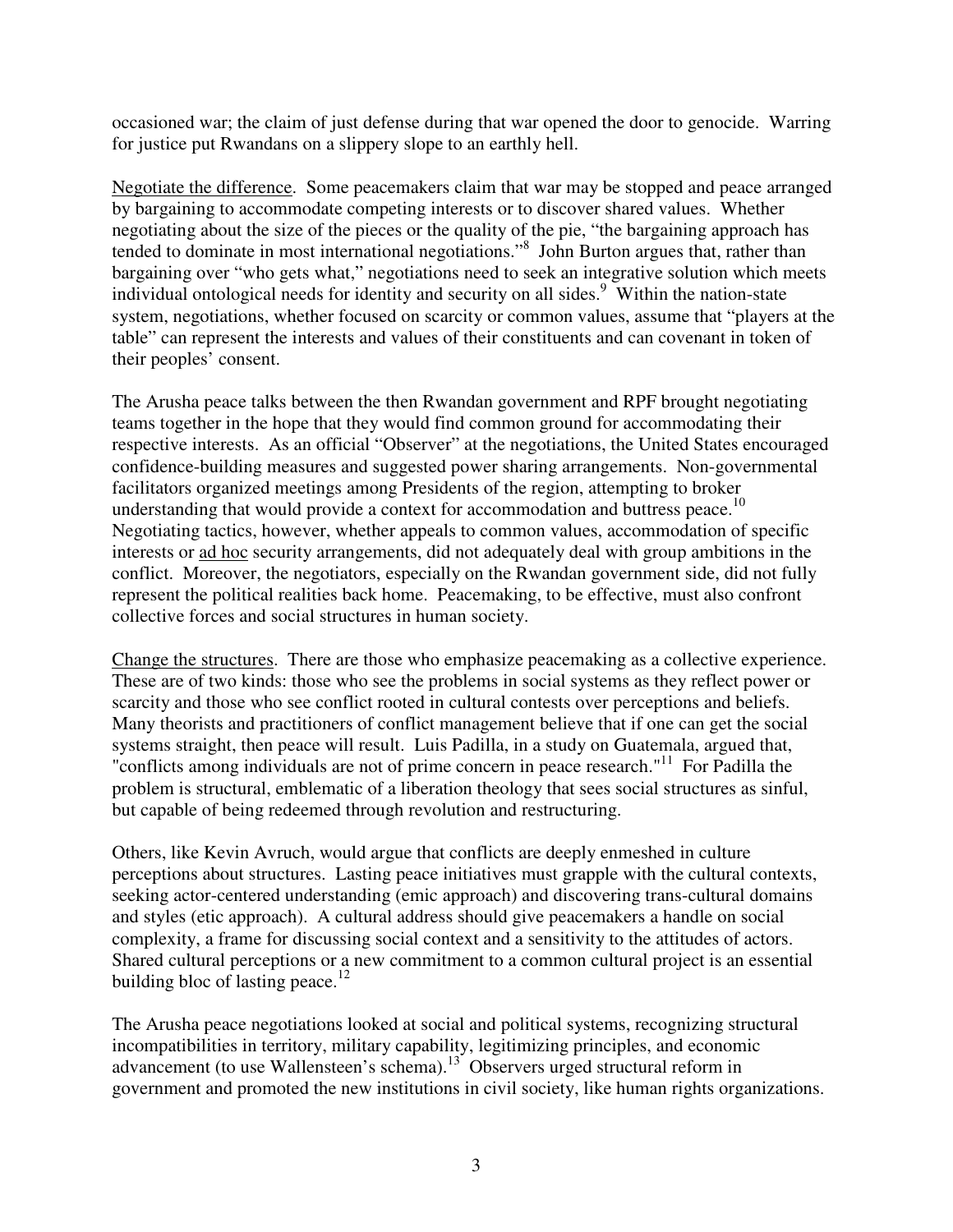Power, exercised in Rwanda for 30 years under single party regimes, was to be shared not only among internal political groups but also with returning exiles. Structures of the new power sharing were outlined in detail. The Arusha Accords ended up being both a charter for systemic change and a blueprint of how structures were to be modified.

While focused on structural change, neither facilitators nor actors in the negotiations seemed particularly sensitive to cultural contexts. The observers assumed the goal of a democratic culture enveloping an open society. We may have missed is how different were the meanings given to this goal by the holders of authority on the one hand and the exiles from power on the other. Moreover, in the process of long negotiations, new cultural contexts were being created. There developed a new compatibility in political worldview and ethos among those negotiating. But leadership not at the negotiating table felt isolated from the process, developing a complex of "otherness" that prefigured a later recourse to genocide.

Problematics in contemporary modes. Proposals for systemic reform did not work in Rwanda. Cultural understandings, such as they were, did not chart a map to peace. Haggling over governmental positions or establishing common ground in the rule of law did not forestall societal disintegration. The Arusha Accords, earnestly and carefully negotiated over a year, collapsed in a brief six months. In Rwanda, each of the contemporary modes of peacemaking was deficient in some way. What were the dynamics on which the peacemaking effort did not have adequate purchase?

We were perhaps too sanguine about African societies' vaunted capacity to endure. Social cohesion in Rwanda proved vulnerable and fragile. The pressures of population growth, pluralistic politics, a deteriorating economy and competition for power stretched Rwanda's "coefficient of elasticity" to its breaking point. In this context, pushing forward a peace agreement that required major structural change and redistribution of political and economic power brought not peace but civil war and genocide.

We misconstrued relations of force in a seemingly powerless country. Given the purported commitment to a negotiated peace and limited armaments of the contending sides, the UN Security Council conceived a peacekeeping force of minimal size and mandate. For a while, that force successfully separated the two armies and effectively moved toward their cantonment and eventual integration. Agreement on the installation of a broad-based transitional government and a politically-balanced national assembly proved a more elusive goal. When President Habyarimana's plane was shot down, extremist partisans quickly proved that the UN force had neither the mandate nor the materiel to counter determined opposition to the Arusha process. Posturing about power in an arena of potential conflict brought tragic consequences.<sup>14</sup>

We too easily glossed over the roots of conflict, which, in the Rwandan case, were fear and loathing--fear that the "other," once empowered, would be a perpetual oppressor and the loathing that comes from devaluing the one's neighbor. Hutu and Tutsi were caught in a vicious playing out of superiority and inferiority feelings toward each other, an emotional recreation of self-images generated by diminution and demonization of the other side. Bolstered by a peacekeeping force, surrounded by diplomatic efforts to promote peace, leadership on both sides entertained their prejudices and envisioned an order which they would eventually dominate.<sup>15</sup>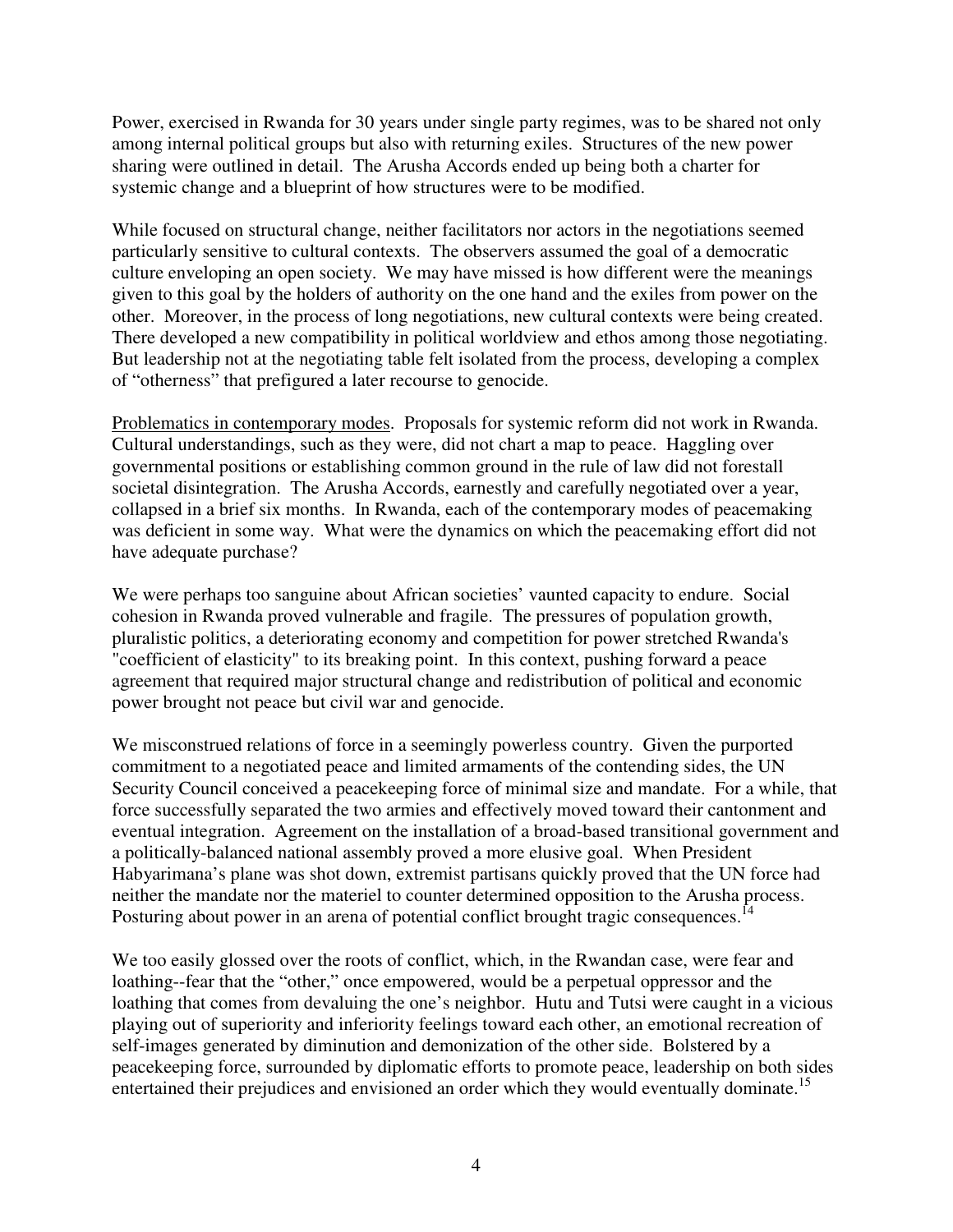Thus, we also underestimated the will to power. Unwillingness to compromise blocked the installation of the transitional institutions and left Rwanda without governmental authority when the President was killed. In the subsequent hostilities, the determination to hold on to power at all costs, even the slaughter of innocents, unleashed the horror of genocide. Evil, as Melville defined it, "all that most maddens and torments; all that stirs up the lees of things, all truth with malice in it ...all the subtle demonisms of life and thought...<sup> $,16$ </sup> was at hand in Rwanda. The international effort focused on a negotiated settlement; some Rwandans were hell bent on holding on to power.

Back to Christ's mandate. In the face of these difficulties and unattractive outcomes, one is tempted to pull back and take the realist perspective, "Let wars burn out." But God commands us to live at peace with all men; to promote justice in caring for the fatherless, the hungry and the prisoners; to forgive our offending brothers and pray for our enemies. (Romans 12: 18; Matthew 5: 44  $\&$  25: 31-46) This call to peace, justice and forgiveness, nonetheless, leaves us with certain dilemmas.

To begin, what kind of peace are we looking for? Is it an "absence of war," or, as Spinoza claimed, "a union or agreement of minds."<sup>17</sup> Is peace coincident with the "tranquility of order…things equal and unequal in a pattern which assigns to each its proper position,"<sup>18</sup> as Augustine believed. Or, is peace, as Jefferson thought, linked to liberty and hence with "equal and exact justice to all men."<sup>19</sup> In Rwanda, the Habyarimana regime provided a stable, structured order for nearly twenty years, but it did so by enforcing social divisions within Rwanda and excluding significant Rwandan populations from the national territory. Institutional justice was intended to serve the power elite, not the disenfranchised.

So is ordered peace a trade-off for justice or is justice an essential ingredient of lasting peace? That depends on what kind of justice we seek. To take but one analytical scheme, we might go to Aristotle and see justice contextually according to type: distributive, reciprocal or corrective. One could argue that the Rwandan crisis in its inception broke out over distributive issues of land, jobs, and educational opportunities.<sup>20</sup> Hobbes sees reciprocity as the core of justice, a mutuality in which the several elements of society perceive themselves adequately represented in the leadership and secure in their contractual relations with authority.<sup>21</sup> The Arusha peace negotiations envisioned the Arusha Accords as establishing such reciprocal justice.

Corrective justice can be, in modern parlance, either "retributive" or "restorative." Retributive justice evokes the Rwandan determination, especially after the genocide, that the culture of impunity be forever abolished; violent offenders had to be punished. But retributive justice makes the judicial process a victor's tool. What about restorative justice? If genocide is, in the terms of the 1948 Genocide Convention, "acts committed with the intent to destroy…a group,"<sup>22</sup> what are the boundaries of the victim/group? Under a program of restorative justice, what would be restored and to whom: to individuals who lost their loved ones, or to groups: government or private agencies representing victims?

In a situation of tenuous peace and uncertain justice, what room is there for forgiveness, a word that encompasses two vital social energies: truth and mercy. Forgiveness entails both admitting the truth and accepting proffered mercy. Organized truth telling tied to the possibility of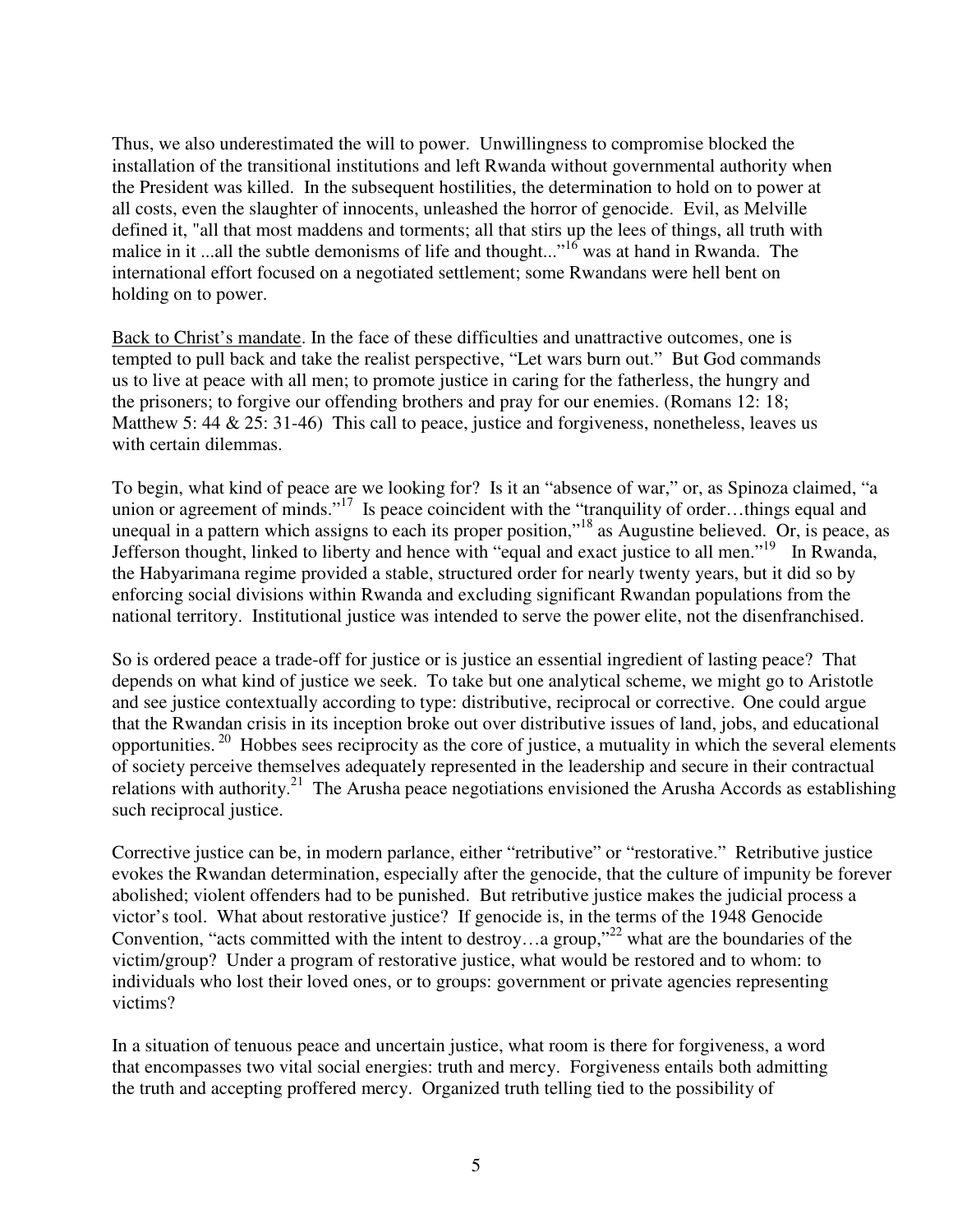amnesty has become somewhat of a tool of choice in national reconciliation efforts, whether in South Africa, Guatemala, Columbia or, most recently, in Sierra Leone.<sup>23</sup> But, can extending mercy through amnesty really hurry reconciliation of a severed society or heal wounds of genocide? At Arusha, Rwandan interlocutors were resistant to suggestions of sub-judicial processes like truth commissions or amnesties. Amnesty brings impunity in the back door; premature pardons may exacerbate rather than heal social memories. After the genocide, the problem of how to accommodate the requirement of justice with the necessity of social healing through forgiveness remains a vexing question. Confession has been incorporated into the resurrected *gacaca* traditional courts but forgiveness is still dispensed conditionally.

Do we, as followers of Christ, have something to offer in confronting these very real dilemmas? We do have a perspective on man and the conflict he engenders within human society that supersedes all fashions in conflict resolution. We may, by intellectual preference, view conflict in the international arena as realists, contractualists, structuralists, just war theorists or even pacifists. But ultimately we are to "regard no one from a worldly point of view."(II Corinthians: 5: 16) Thus, we are not surprised by evil and its effect on human psychology and social structure. We understand in Christ's teaching on the Mount the effect of disparagement in setting us against our brother and on the road to hell. From the same teaching, we acknowledge the limitations of religious practice in bringing about peace. Before you go to the altar, first be reconciled to your brother. (Matthew 5: 21-24)

We should understand the corrosive effect of personal ambition and the will to power: "the lust of the eyes, the lust of the flesh and the pride of life," recognizing that not as life force but as entropic, the corruption that wastes us and our society. On the other hand, we recognize in God's grace to this world, the gifts of social order, the responsibility of stewardship, and the aim of "living peaceably with all men" as the appropriate sphere of governance. Our prayers for those in authority bind us in spiritual vision to the tasks they confront. (I Timothy 2:1-2; I Peter 2: 17)

Then too, Christians have a great tradition and vocabulary for dealing with disputes and conflicts. In his peacemaking workshops, John Paul Lederach appropriates the tropes of peace, mercy and justice (Psalm 85) as categories for analysis and dialogue. Richard Niebuhr saw the cross as an analog for human suffering engendered by conflict. Volkan and Montville show the psychic release from hatred that comes with rituals of repentance and forgiveness among enemies, even of various faiths.<sup>24</sup> It is most natural that there should be, in the Christian tradition, a long history of community building and peacemaking that has evolved its own language and techniques. After all, we say we follow the Prince of Peace.

In this "Age of Genocide," followers of Christ are called to care for the victims on all sides, whether they be hungry, destitute or in prison. We do this in Christ's stead and for Christ's sake. But these are not simply empty acts of service, a laudanum for the hopeless. We live and we act in view of the glorious hope of the return of Christ as Lord of all. And this great hope gives us small hopes that, in all our actions, lives will be changed and right relations restored.

Meanwhile, Christian believers are called to a commitment more profound than to mere modes for resolving conflict. We understand that God is reconciling the world to Himself though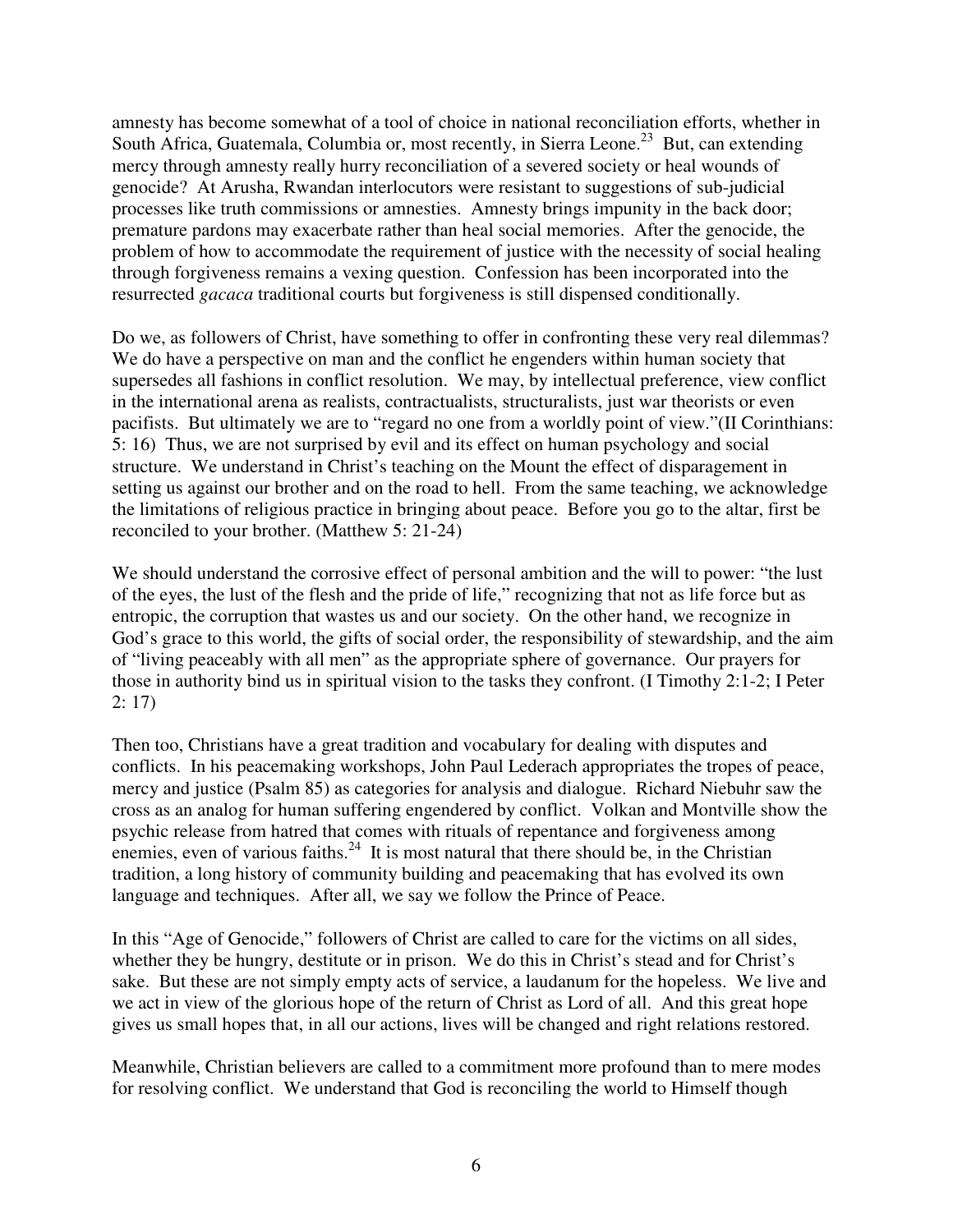Christ, and that in Christ, "the old has gone, the new has come!" And God "who reconciled us to Himself through Christ" has given us the ministry of reconciliation. It is an awesome gift and one not to be denied. Beyond the constraints of national interest, above the call for national benevolence and transcending the best we know of conflict management, "Christ's love compels us." (2 Corinthians 5:14-19)

## **End Notes**

- 1. From Matthew 5: 9; II Thessalonians 3:16; "A Collect for Peace;" The Common Book of Prayer; John Milton, "On the Morning of Christ's Nativity." The Works of John Milton, ed. Frank Allen Patterson, New York: Columbia University Press, 1931, Vol. I, p.1, l.6.
- 2. Jeremiah 8:11; I Thessalonians 5:3; Matthew 24:15-25.
- 3. Edward N. Luttwak, "Give War a Chance," Foreign Affairs, July/August 1999, Vol.78 No.4, pp. 36-44.
- 4. Samuel Huntington, The Clash of Civilization; Remaking of World Order, New York: Touchstone Books, 1997.
- 5. Hanson sees "an inherent truth in battle;" urging us to insist that "our deadly manner of war serves rather than buries our civilization." Victor Davis Hanson, Carnage and Culture, New York: Doubleday, 2001, p.7 and p.455; Kagan notes that "There are now barriers of conscience in the way of acquiring and maintaining power and using it to preserve the peace." By implication, he would like to see such barriers discounted. Donald Kagan, On the Origins of War, New York: Doubleday, 1995, p. 571; Kaplan calls for "power politics in the service of patriotic virtue." Robert D. Kaplan, Warrior Politics, New York: Random House, 2002, p. 154.
- 6. John Milton, Paradise Lost, The Works of John Milton, Vol. II, p.136, line 846.
- 7. For a good summation of just war criteria see Richard B. Miller, Interpretations of Conflict, Chicago: University of Chicago Press, 1991, pp. 12-15. Aquinas sees civil strife as a qualitatively different from war, requiring more stringent standards of presumption against violence. Miller, pp.58-62. For a defense of just war theory as an antidote to "the discourse of war and politics" see Jean Bethke Elshtain, Women and War, New York: Basic Books, 1987, especially Chapter 4, "The Attempt to Disarm Civic Virtue."
- 8. P. Terrence Hopmann, "Bargaining and Problem Solving," in, Chester A. Crocker, Fen Osler Hampson and Pamela Aal, eds., Turbulent Peace: The Challenges of Managing International Conflict, Washington, D.C.: United States Institute of Peace Press, 2000, p. 455.
- 9. J.W. Burton, Conflict: Resolution and Provention, New York: St. Martin's Press, 1990. Avruch examines Burton's approach as a polar type of conflict resolution strategy in Kevin Avruch, Culture and Conflict Resolution, Washington, D. C.: United States Institute of Peace Press, 2000, pp. 73, 87-97.
- 10. The author represented the United States in its "Observer" status during the initial 1992 negotiations of the Arusha Agreements. Ms. Joyce Leader, U.S. Deputy Chief of Mission in Kigali was the representative during most of the 1993 negotiations. German statesman Rudolph Decker was the most active in "Track Two Diplomacy," bringing the regional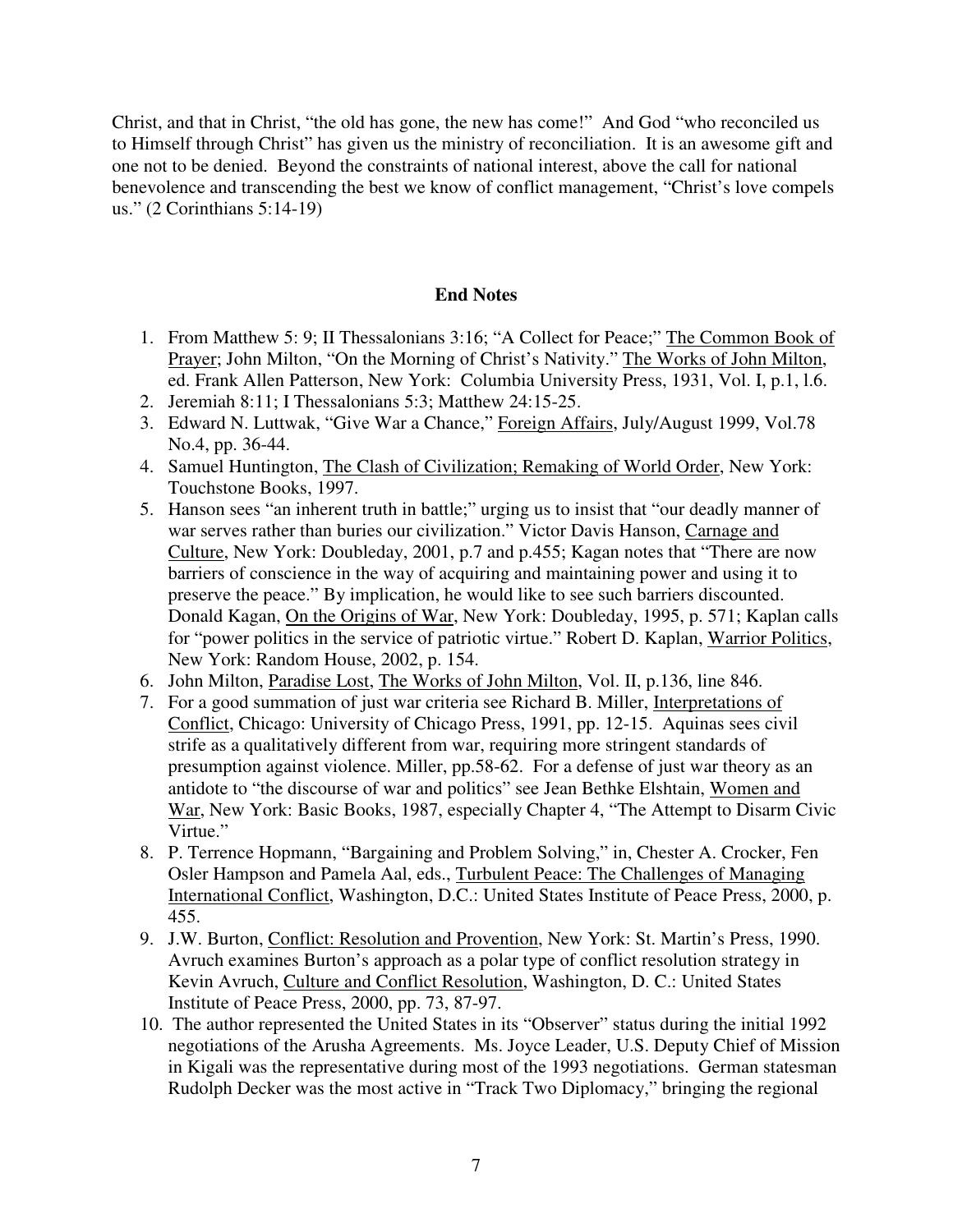Chiefs of State together unofficially. See, Joyce E. Leader, Rwanda's Struggle for Democracy and Peace, 1991-1994, Washington, D.C., The Fund for Peace, 2001.

- 11. Luis Alberto Padilla, "Conflict Resolution and its Application to the Guatemala's Sociopolitical Context", in, Kumar Rupesinghe, Internal Conflict and Governance, New York: St. Martin's Press, 1992, pp. 256.
- 12. Avruch, pp. 57-72.
- 13. See Peter Wallensteen, Understanding Conflict Resolution:War, Peace and the Global System, Thousand Oaks, CA.: Sage Publications, 2002.
- 14. See Anthony F. Lang Jr., Agency and Ethics: the Politics of Military Intervention, Albany: The State University of New York Press, 2002, on how military intervenors posture on the political stage for the benefit of other actors, rather than in view of their avowed role as peacemaker amongst troubled peoples.
- 15. See Christopher C. Taylor, Sacrifice as Terror: The Rwandan Genocide of 1994, New York: Oxford University Press, 2002.
- 16. Herman Melville, Moby Dick, 150<sup>th</sup> Anniversary Edition, New York: Penguin Books, 2001, p.200.
- 17. Benedict de Spinoza, A Treatise on Religion and Politics, trans. A.G. Wernham, Oxford: The Clarendon Press, 1958, p. 317. In another view: "Shalom is not merely the absence of hostility, not merely being in right relationships. Shalom at its highest is enjoyment in one's relationships." Nicholas Wolterstorff, Until Justice and Peace Embrace, Grand Rapids; William B. Eerdman Publishing Company, 1983, p. 69.
- 18. Augustine, City of God, trans. Henry Bettenson, New York: Penguin Books, 1972, Bk.19, par.13.
- 19. Jefferson, First Inaugural Address
- 20. Aristotle, The Nichomachean Ethics, trans. J.A.K. Thompson, New York: Penguin Books, 1976, Book V, p.171 et seq. Aristotle contends that the contests within polities are not fundamentally over distribution of wealth but over rival conceptions of justice. The Politics, trans. Carnes Lord, Chicago: University of Chicago Press, 1984, Book 3, Chp. 9, p. 97 et seq. Hedley Bull clarifies Aristotle's classification with distinctions between general justice and particular justice; substantive justice and formal justice; arithmetic justice and proportional justice; or between reciprocal justice and distributive justice. Hedley Bull, The Anarchical Society, New York: Columbia University Press, 1977, pp. 75-78. On land as a factor in 1959 revolution, see David P. Rawson, The Role of the United Nations in the Political Development of Ruanda-Urundi, 1947-1962, Ph.D dissertation, Ann Arbor: University Microfilms, 1966.
- 21. Thomas Hobbes, The Leviathan, New York: Prometheus Books, 1988, Chp. XV., p. 74 et seq. See also, R.E. Erwin, Virtues and Right, The Moral Philosophy of Thomas Hobbes, Boulder: Westview Press, 1991, pp. 118-119. Rawls version of "justice as fairness," while dealing with distribution issues, is at base a variant of reciprocal justice: a life in society encompassing "all its members in their relations with one another." The 1992-93 Arusha peace negotiations between the Rwandan government and the Rwandan Patriotic Front were, in effect, an effort to establish fair and accessible institutions that would bring Rwandans as individuals to value community together. John Rawls, A Theory of Justice, revised edition, Cambridge: Harvard University Press, 1999, pp. 233- 234.